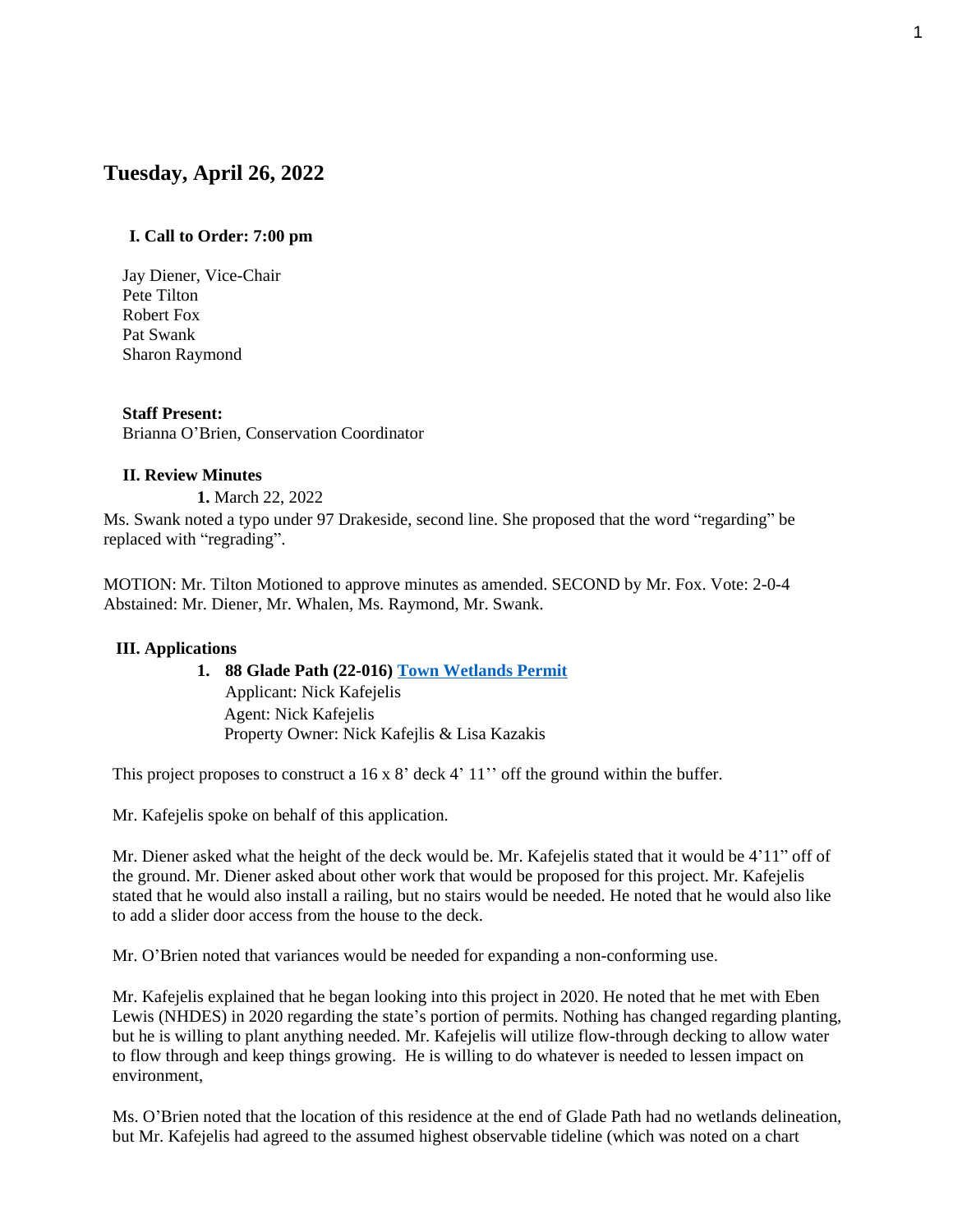provided in the meeting) and that the proposed work is within 50 ft of that line.

Mr. Fox asked for clarification on the rules regarding permeable and impermeable decking. Despite the proposed flow-through decking the current ordinances do not acknowledge a deck below 6' in height as permeable. Ms. O'Brien noted that the issue of permeable vs. impermeable decking below 6' in height only applies within the Wetland Conservation District.

Ms. Raymond asked for clarification on which side of the house the deck would be built on. Mr. Kafejelis confirmed that it would be on the southside of the house. Ms. Raymond asked about other licensing that would need to be acquired from the state. Mr. Diener was unsure if anything had been submitted to the state. Ms. Raymond noted that she would like to see the side by side because she is unsure if the proposed project would go anywhere with the state even if the Conservation Commission pushed it through.

Mr. Tilton felt that the lot is already so impacted, he doesn't see where a lot of mitigation would be possible and he does not feel the deck would be harmful. He noted that his only reservation is that the proposed project includes a deck that is technically prohibited according to the town ordinances.

Mr. Whalen asked for clarification on if the deck would be pervious or not. Ms. O'Brien explained that despite the deck being proposed to use pervious decking materials, the current town ordinance for decks within the Wetland Conservation District does not allow for decks under 6 feet in height to be considered permeable. Mr. Whalen stated that he agrees with Mr. Tilton's feelings and would be uncomfortable with making an exception to the ordinance in-place.

Ms. Swank echoed Mr. Tilton's concerns. She added that it would open the door for other people to ask for exceptions to the ordinance. She noted that if Mr. Lewis sees a way for it to work, she is open to it.

Ms. O'Brien also echoed Mr. Tilton's concerns, but noted that she feels every application should be evaluated on its own merits.

Mr. Diener stated that ordinances were amended this past year to define what height decks are permitted and where. Mr. Diener read the ordinance aloud. There are two issues, one, it doesn't meet criteria within Wetland Conservation District and it is an impervious encroachment towards the resources.

Mr. Tilton suggested raising the deck with a step or two up. Mr. Diener noted that there would still be an encroachment issue. Mr. Whalen noted that on the south side of the house there would be a lot of sun for vegetation.

Public comment: none.

Ms. Raymond agreed with Mr. Tilton's thoughts on raising the deck. She noted that the project would need to be amended and brought back. Ms. O'Brien noted that the commission can approve a modified plan if the applicant agrees. Mr. Diener asked Mr. Kafejelis if he would consider amending the plan or if he would like to wait until next month.

Mr. Fox noted that if the application is continued to next month, it would give the homeowner time to get more feedback from the state.

Mr. Whalen asked if the applicant would still need a state permit if the deck is raised to 6 feet. Mr. Diener confirmed that he would. Ms. O'Brien specified that it would be required due to encroachments towards the resource.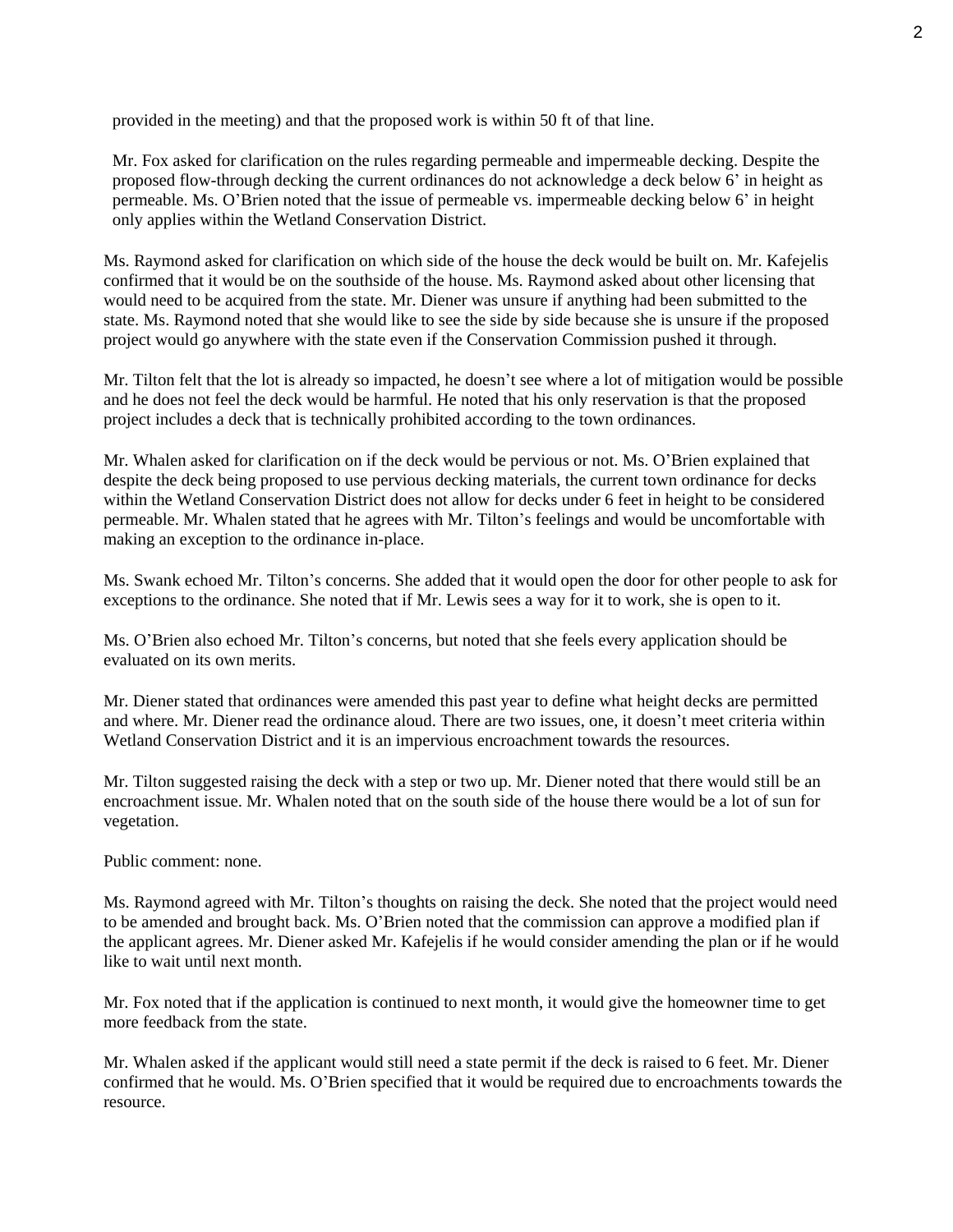Ms. O'Brien asked if the commission was in favor of a deck that is 6 ft off the ground and if the commission would still like to see plantings as mitigation. Mr. Diener noted the cement landing in front of the current deck. He voiced a desire to see that removed and replaced with vegetation. Mr. Whalen agreed that he would always like to see more vegetation.

Mr. Kafejelis asked for clarification regarding mitigation. Mr. Diener stated that taking the patio located in front of the landing could count as mitigation. Mr. Diener emphasized that this suggestion was his own opinion and not an official request of the Conservation Commission.

Ms. Raymond asked for clarification on the height of the deck and when it can and cannot count as impervious. Ms. O'Brien noted that at 6 ft there would still be impact on the ground via the support structures. Mr. Diener suggested that for now the commission can say that they are generally supportive of a deck that is 6ft or higher. Ms. Raymond added that at 6 feet she would still want to see mitigation for the posts holding it up.

Mr. Kafejelis asked if the project would pass if he adjusted the proposal for the height of the deck to 6 feet. Mr. Diener said that they would need a revised plan sent to Ms. O'Brien. With the adjustment, the Conservation Commission would likely recommend approval for the Town Wetlands permit. He would still need a variance from the ZBA for setbacks.

Mr. Kafejelis asked for more clarification. Mr. Diener explained that the final decision for the permit would come from the Planning Board, and the ZBA would have to decide on the setback variance, and the building requirements would come from the building inspector.

Ms. O'Brien raised a question about the impact of the state's decision on the commission's decision. The commission agreed that as long as the applicant doesn't drop the height of the deck under 6 feet their opinion would not change.

The Commission discussed how an adjustment to the proposed plan would affect approvals and variances. Continuing the discussion about this application next month would not affect any deadlines.

Mr. Diener would prefer to see the plan with a step up to the deck included.

Mr. Whalen wondered how much room there would be for a step up. Mr. Diener believed it would have to cut into the deck. Ms. Raymond noted that it would likely change the dimensions of the deck. Mr. Kafejelis would likely need to come back with changes anyways. Mr. Whalen wondered if adding steps would create a need for more support. Ms. Raymond said that is what Mr. Kafejelis needs to figure out and come back to the commission with.

Mr. Diener stated that they would like to have him come back next month with a new proposal showing the deck at 6ft with steps.

Mr. Kafejelis asked if the steps could come off the other side of the deck. Ms. Raymond confirmed that steps down to the ground would create more impact. Discussion of how to move forward. Mr. Diener emphasized that they are not there to advise on how he should design it. Mr. Kafejelis needs to propose what he feels would be best.

Mr. Diener advised Mr. Kafejelis to contact Ms. O'Brien with questions about the new design.

Ms. Raymond MOTIONED to continue the discussion on the application for 88 Glade Path to the May 24 Conservation Commission meeting. SECONDED by Mr. Tilton. Vote: 5-0-1. Mr. Diener Abstained.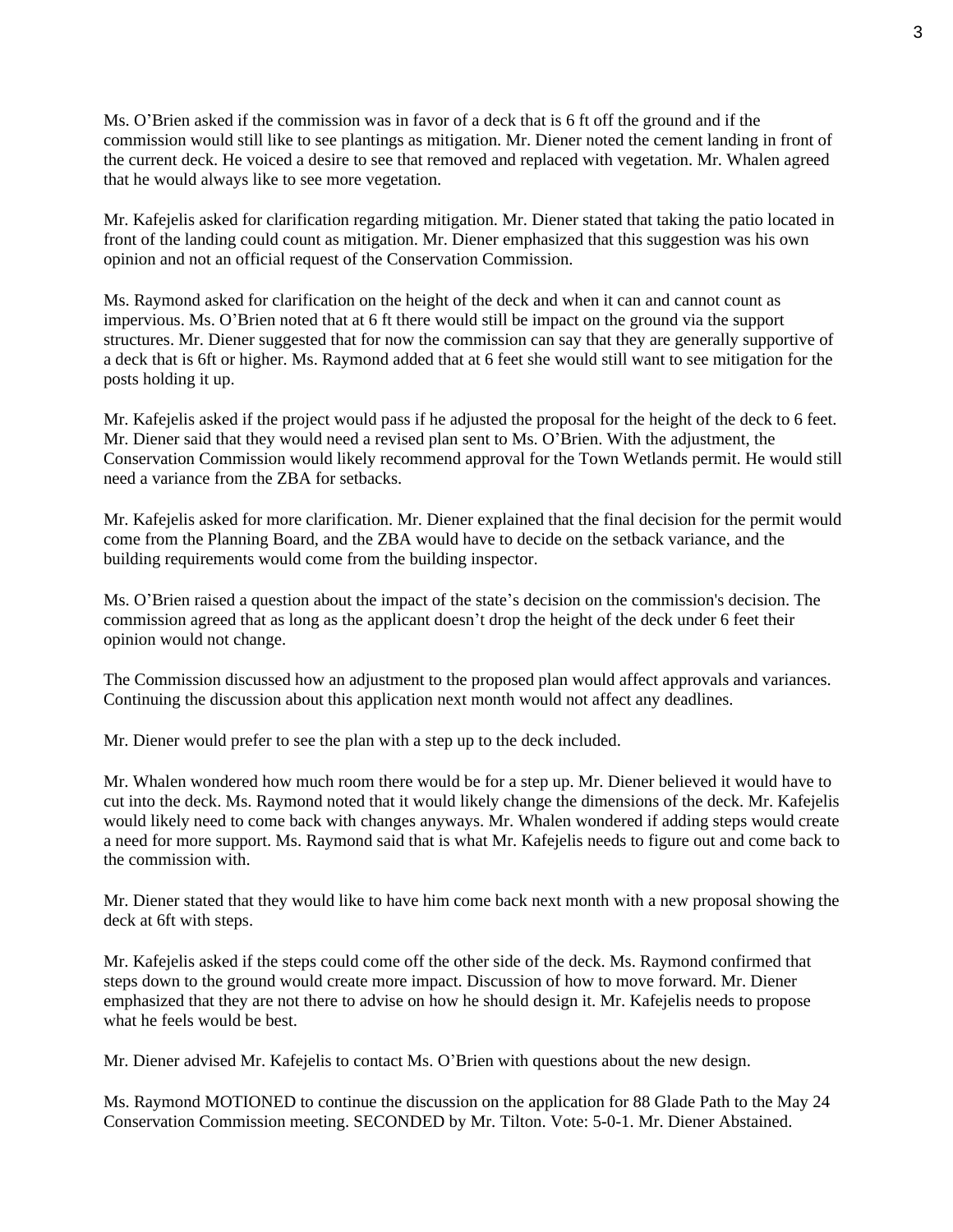### **2. 141 Island Path (22-015) Town Wetlands Permit**

Applicant: Vincent Kennedy 7:40 PM

Property Owner: Vincent and Elizabeth Kennedy

This project proposes to put an addition on the house and replace an impervious patio with pervious pavers. This application is contingent upon the outcome of the ZBA meeting on April 21st.

Henry Boyd of Millenium Engineering spoke on behalf of the application.

The reason for the variance is for expansion of a nonconforming use. Mr. Boyd showed where the expansion would be on a plan he brought with him. He noted that in the plan he presented the pink area is the existing structure and the yellow is the proposed addition.

The issue is that the construction is within the existing buffer. Mr. Boyd noted that the Zoning Board said we shouldn't penalize the applicant for what previous owners did. They just want to reconfigure this area.

Mr. Boyd noted discussion from the Zoning board about expansion towards the resource. He noted that the ground is already sealed, so he does not feel it is actually getting closer towards the resource. The applicant wants to remove some existing sealed surface and replace with pervious materials. He noted new grout that acts as pervious and will forward spec sheets to the commission. This can be hosed off and washed off and nothing will go down between it.

Mr. Boyd does not feel that the proposed plan would be adding any impervious surface. Hoping for a favorable recommendation on this. Asked Ms. O'Brien if she had seen any of the NHDES permit information from Mark West. She had not. Mr. Boyd is unsure of what he had suggested for mitigation.

Mr. Diener emphasized that decisions would be made on the merit of the project.

Mr. Diener asked if the stairs shown going down to the driveway would remain. Mr. Boyd confirmed that the stairs shown are a mistake and will be removed. He added that this would be an opportunity to add more pervious area. Mr. Diener asked if that area could be planted. Mr. Boyd said it could.

Mr. Diener asked if the building extensions where the stairs are currently would be elevated or at ground level. Mr. Boyd confirmed that these would be on piles. Mr. Diener asked for clarification on how it would be different from the stairs currently shown. Mr. Boyd explained that the replacement stairs would be inside the current footprint of the building.

Ms. Raymond asked about mitigation. Mr. Boyd stated that 306 square feet of blue stone pervious pavers would replace the flagstone patio and the stairs that Mr. Diener asked about previously would be removed. Mr. Boyd noted that he does not currently have a calculation, but he would be happy to add plantings.

Mr. Tilton said he did not see a negative about the proposed work.

Mr. Whalen asks for clarification on the grout mentioned earlier. Mr Boyd clarified that he would not use that grout on this project. This project will use traditional pavers and stone.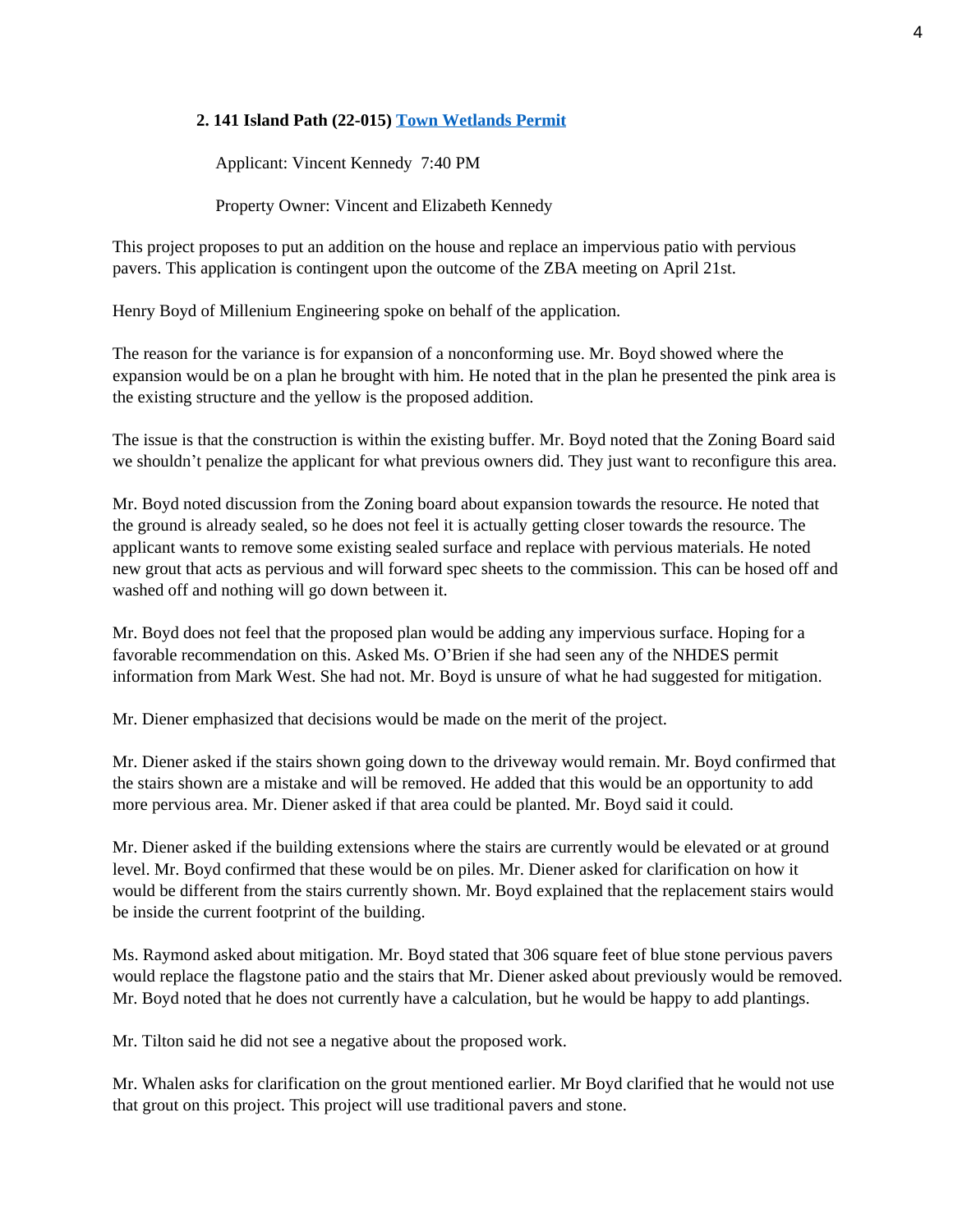Mr. Boyd noted that the entire lot is within the 100 foot tidal buffer zone. He noted a 5% reduction of impervious surface within the 50 ft wetland buffer.

Mr. Whalen asked for clarification on the roof extension. Mr. Boyd clarified the plans he presented. Mr. Boyd noted that they can also add a true infiltration trench instead of the pavers. Mr. Whalen stated that he would like to see anything that could reduce water moving towards the beach area. Mr. Tilton agreed.

Ms. Swank had no questions, but stated she was in favor of a stone trench.

Ms. O'Brien agreed that the homeowner should not be punished for what previous owners did, but she was also hesitant to accept the fact that there is no new impervious surface when the existing impervious surface was never permitted in the first place. She felt it would not be fair to other applicants that have always done it right and had to modify their projects. Ms. O'Brien also noted some confusion on the stairs. Mr. Boyd clarified where the stairs would be and stated that the entrance would be from the same direction. Mr. Boyd stated that he would add additional detail to the plan to show it more clearly.

Ms. O'Brien asked what the current elevation of the home was and if the proposed project would match the elevation. Mr. Boyd said yes, where the stairs come up it will match the current elevation.

Ms. O'Brien asked how far the addition would be from the existing garage. Mr. Boyd was unsure, but estimated 4 feet. Ms. O'Brien stated that the ordinance requires 7 feet.

Ms. O'Brien asked if the white fence around the back was permitted. Ms. Kennedy said yes. Ms. O'Brien asked if they acquired a wetlands permit. Ms. Kennedy was unsure. Ms. O'Brien voiced concerns about the parcel.

Ms. Kennedy asked how they would have known to get a wetlands permit. Ms. O'Brien confirmed that they should have been told and the building inspector should be a reliable source.

Mr. Diener asked about the stairs leading to the driveway. Mr. Boyd pointed out a switchback in the stairs.

Mr. Diener asked about the ground water table in regard to the permeable pavers. Mr. Boyd confirmed that a ground water estimate has not been done in the area. Mr. Diener voiced concern about filtration.

No public comment.

Mr. Diener asked if the stairs coming off the back of the deck would be necessary. Mr. Boyd stated that they would be necessary to exit the deck.

Ms. O'Brien asked where the entrance to the deck from the house would be. Ms. Kennedy pointed the location of the existing slider door out on the plan. Ms. Kennedy noted that the slider is the only way into the backyard currently.

Ms. Swank asked if there needed to be stairs from the deck. Ms. O'Brien stated that she believed they need them for egress.

Mr. Fox: I think that with the confusion, we should continue this to the next meeting until we get updates on drawings and water tables.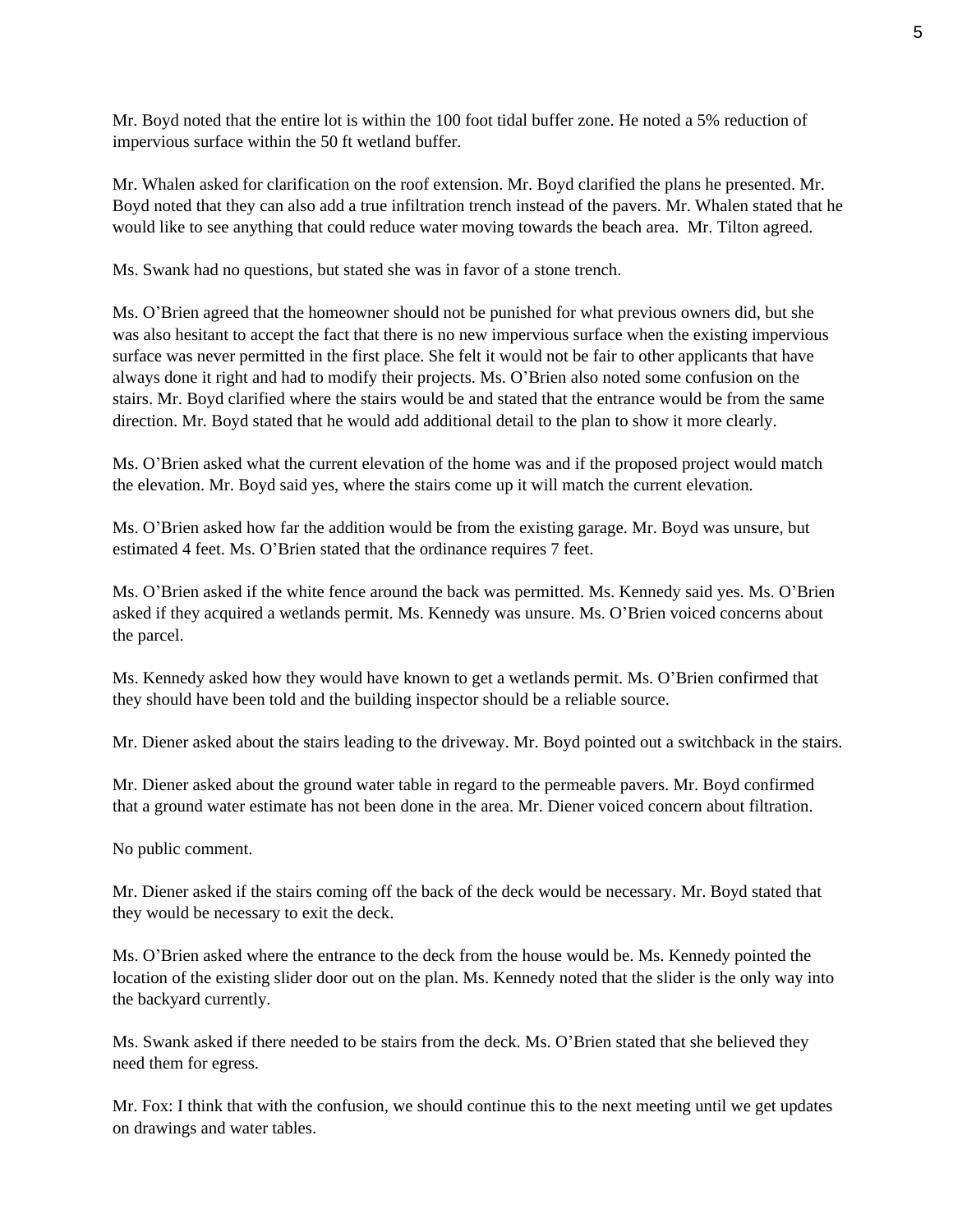Ms. Raymond asked if the current fence has a gap above the ground. Ms. O'Brien said that it does, but she is unsure of how high. Ms. Raymond noted that she would like this to be considered for mitigation.

Mr. Tilton asked if there would be a reduction or addition of impervious surfaces. Mr. Boyd said there would be a reduction of about 300 ft.

Mr. Diener noted that removing some pervious coverage that was not previously permitted could still be considered an addition of impervious surface. Mr. Tilton disagreed because it is at least an improvement on what is actually there.

Ms. O'Brien asked how high the addition is off of the ground. Mr. Boyd was unsure, but they will match the existing grade. Mr. Boyd also noted that they would include the fence if the commission would like them to. Mr. Boyd asked what height it would need to be. Ms. O'Brien stated that it would need to be 6 inches off the ground. Ms. Raymond stated that if it is not 6 inches then she would want to think more about mitigation.

Ms. Raymond stated that she is uncomfortable with the amount of unanswered questions and confusion. Mr. Boyd stated that he would be happy to come back with answers.

Mr. Fox MOTIONED to continue the discussion about 141 Island Path in the next meeting. Discussion will include existing vinyl fencing, the stair access under the new addition, a re-drawing of the stair removal at the north east corner, a ground water trench and water table, and elevations, and distance between the addition and the garage.

Mr. Diener noted concern about a part of the lawn next to the marsh along the driveway that looks like it has been cared for more than it should be given the location. Mr. Boyd stated that the piece of land is actually not on the applicant's property, so a fence could be helpful. Ms. Raymond suggested plants. Mr. Boyd noted that it would be too close to the driveway for plantings without going beyond the property line and they would likely die of heat affect. Mr. Diener stated that he would be fine with a fence on the 141 side of the property line, and that the owners not do anything on property they don't own – just leave the vegetation alone.

Motion SECONDED by Mr. Whalen. Vote: Unanimous.

Mr. Boyd asked when the next meeting would be. Mr. Diener confirmed that it would be May 24th.

## **3. 28 Nor'East Lane (22-014) [Town Wetlands Permit](https://www.hamptonnh.gov/DocumentCenter/View/5240/28-noreast-Town-Wetland-Permit-Application-2022)**

Applicant: Sweet Nectar, LLC (Michael Kettenbach) Agent: Sergio Bonilla, PWS, CWS, CESSWI Property Owner: Sweet Nectar, LLC (Michael Kettenbach)

Sergio Bonilla presented on behalf of this property. This project proposes to pull the structure back one foot from the resource at the highest observable tide.

Mr. Bonilla noted that there is a proposed reduction of impermeable surface on the parcel. He also noted the environmental improvements given the robust planting plan. They will be adding completely pervious pavers. Mr. Bonilla noted that the client is cooperative to improve the infiltration capacity.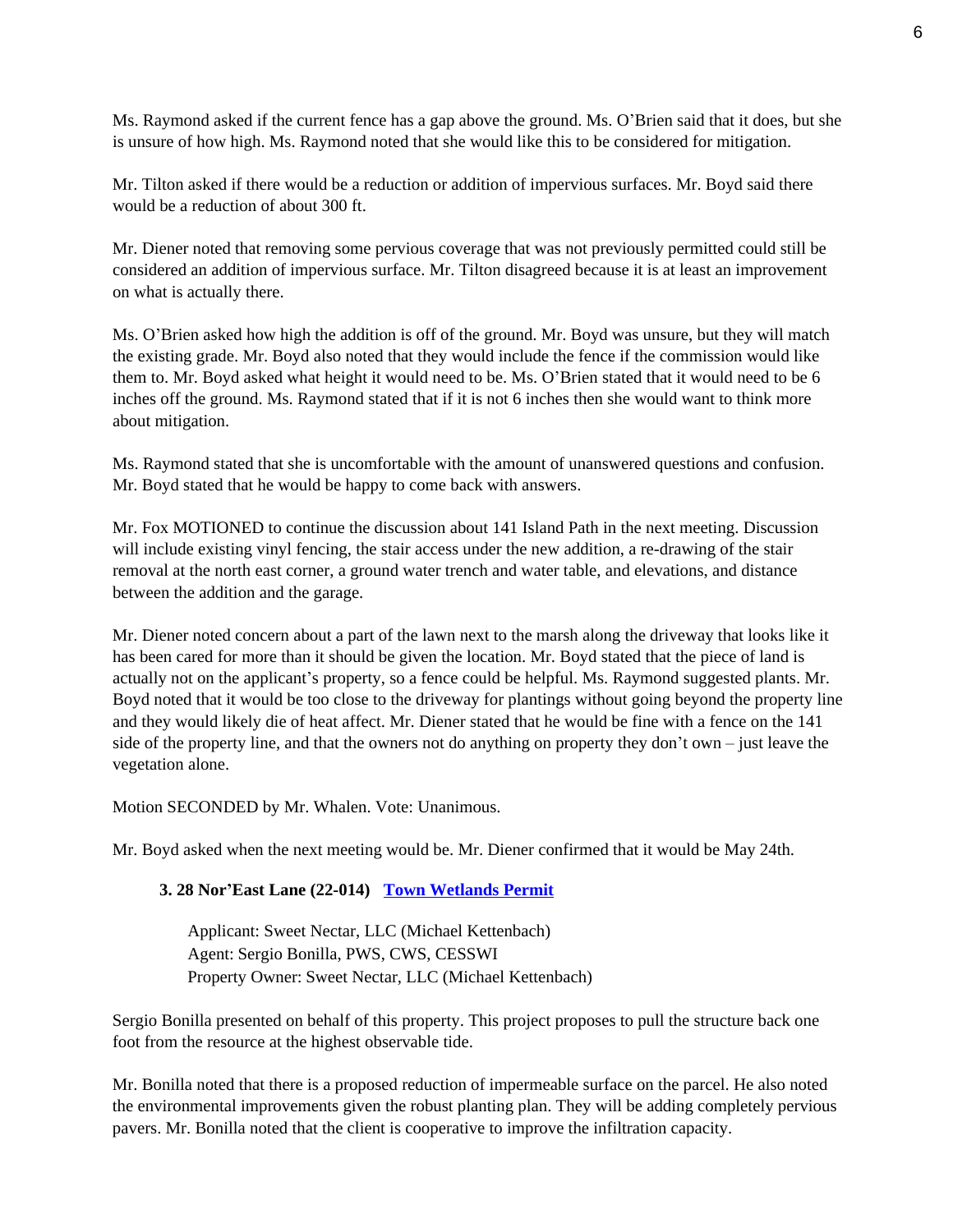Ms. Raymond stated that she had no questions, but liked the proposed reduction.

Mr. Whalen asked if this application was continued from a previous meeting. Mr. Bonilla stated that it is not.

Mr. Boyd noted that the side and front setbacks are met without the need for any variance. Since the project is still within the 50 ft line, they will need variances. They will need a variance for the garage which is located at the edge of the sand dune. He noted that wherever something can be made better, they would.

Ms. O'Brien explained that the Conservation Commission reviewed the state permit for this project last month.

Mr. Whalen noted that the proposed project will increase the amount of vegetative and pervious area. He asked if the planting plan offers habitat and biodiversity. Mr. Bonilla said that it is dense and has a robust mitigation program.

Mr. Bonilla denoted specific points on the planting plan. He ensured that they are not making it any worse.

Mr. Diener asked if there is any reason why the dune grass could not be moved closer to the patio. Mr. Bonilla specified that it will be and will highlight in plan. Ms. O'Brien added that this plan was submitted before that request was made during the discussion of the NHDES permit. Mr. Diener asked for that information to be included on the plan. Mr. Bonilla points that information on sheet 3 of the plan.

Ms. Swank asked about the plan for maintenance in regard to the grass planting plan. She emphasized that this type of plant requires intense watering and often does not survive. Mr. Bonilla noted that he has included care in the stipulations and they will use Organic fertilizer and frequent watering.

Public: none.

Mr. Tilton MOTIONED for the Conservation Commission to recommend the granting of the wetlands permit for 28 Nor'East Lane. SECONDED by Ms. Raymond. Vote: 5-0-1 Mr. Diener abstained

Ms. O'Brien reviewed the stipulations:

- 1. Install Wetlands Conservation District markers at the wetland buffer edge on either side of the home. The markers must be permanently affixed to a structure such as a dwelling, fence or a post cemented into the ground. Wetland markers can be purchased at the Hampton Planning **Office**
- 2. Permeable surface driveway, parking area, or patio shall be maintained as permeable. Driveway work requires a permit from the Hampton Department of Public Works.
- 3. The application of fertilizer, pesticides, insecticides, or herbicides is prohibited in any tidal or inland wetland, areas of poorly and very poorly drained soils, vernal pools, or their buffers. However, the application of limestone is permitted within the buffer.
- 4. No storage of grass clippings or yard waste is permitted in the wetland or its buffer.
- 5. Removal of dead, diseased, or unsafe trees in the WCD is permitted. The stumps and root systems shall be left intact in ground.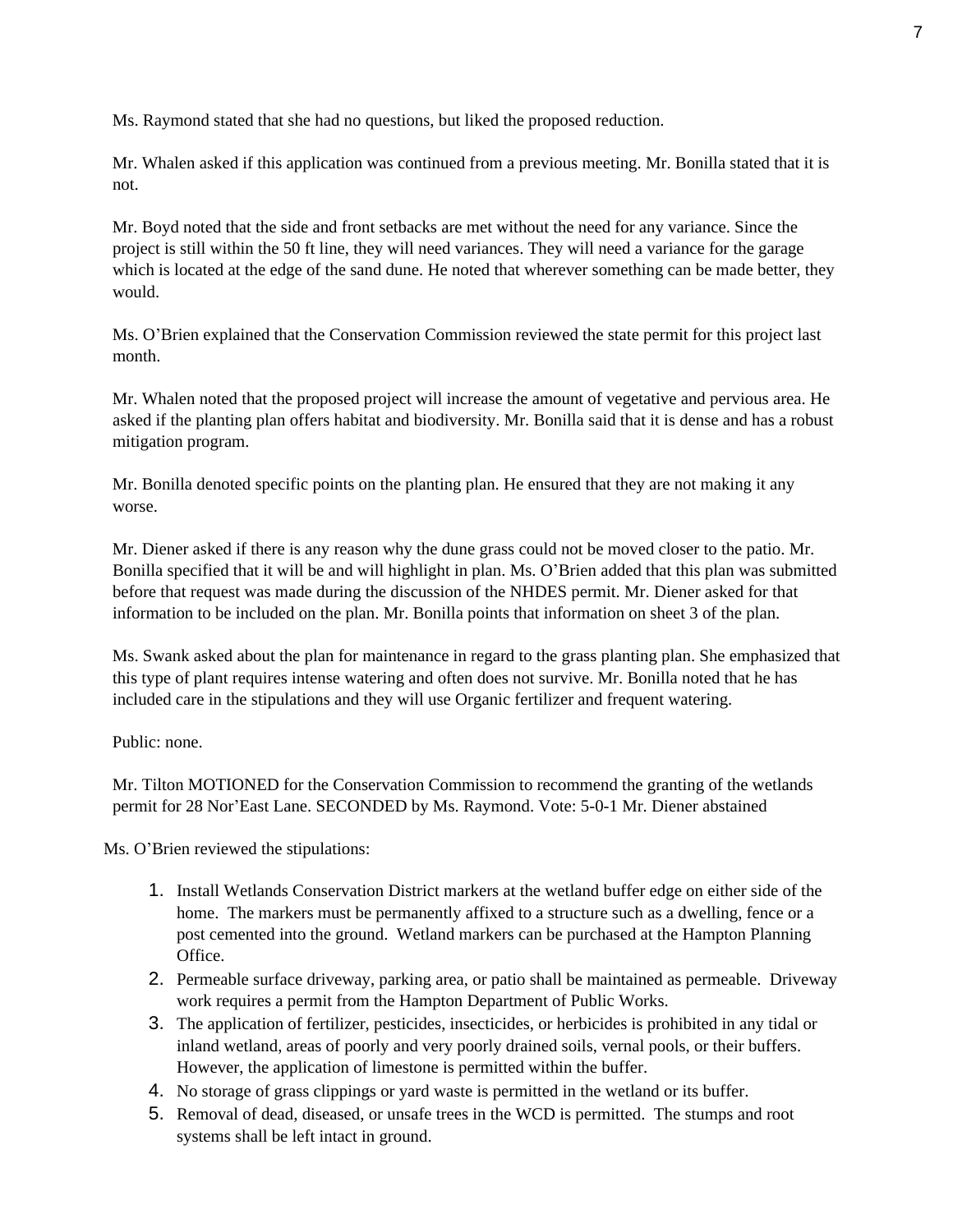- 6. All proposed plantings shall have at least 75% success after two (2) growing seasons. Any plants that do not survive shall be replanted or replaced with another suitable plant species.
- 7. Proper erosion control will be in place before construction begins and remain in place until the area is stabilized and removed after construction is complete.
- 8. The buffer should remain undisturbed to the degree possible in the process of construction and elevations not be changed. No additional fill is allowed.
- 9. There are to be no additional structures such as sheds, swimming pools, gazeboes, patios or other sealed surface, etc. in the buffer, other than that shown on the approved plan. A new Wetlands Permit is required for the erection of any additional structure(s) in the buffer.
- 10.The Conservation Commission shall be notified in writing upon commencement and completion of the project. A final inspection shall also be scheduled with the Conservation Coordinator upon completion of the project.
- 11.The Conservation Coordinator shall not sign the occupancy permit until all of the Town Wetlands Permit conditions have been met. The Conservation Coordinator shall be given a minimum of 72-hour notice to allow for file review.
- 12.This permit will expire two years from the date that it is granted by the Planning Board. Refer to Hampton Zoning Ordinance Section 2.3.5 for information on permit extensions.

### **IV. Appointments**

### **1. Owen Pallatrini - North Hampton Boy Scout**

Mr. Pallareini met with the Conservation Commission to seek advice regarding his Eagle Scout project. He would like to build a few wooden benches and rebuild the woodchip pathway at the Ice Pond. He is looking for a member of the Conservation Commission to help him with the logistical aspects of the project.

Mr. Diener asked if he had any details on how he would like to rehab the walking path. Mr. Pallareini noted that fabric was originally used to deter weeds from growing, but that is almost completely gone now. He would like to remove the old mulch, bring in more woodchips, and maybe add layers of fabric and stone. Mr. Tilton suggested stone or a raised walkway. Mr. Whalen agreed with Mr. Tilton and added that it would likely be the most permanent with the least required maintenance.

Mr. Whalen recommended using wood chips that have not been stained in any way. He also suggested that the barrier should not have plastic fibers. Mr. Diener asked if these suggestions would fit within the proposed budget and scope of work. Mr. Pallareini stated that the wood would probably at least double the cost of the project.

Mr. Whalen noted that materials could be donated by businesses in exchange for names on benches. Ms. O'Brien added that Lowes and Home Depot have a quota for donations each month.

Ms. Swank asked about the anticipated maintenance associated with a wooden walkway. She also noted the Knot Weed in the area.

Discussion about how to deal with Knotweed continues.

Mr. Pallareini stated that he was considering adding a square cement footing around the bench to reduce growth. He noted the possibility of using plastic buckets to stabilize the bench feet underground. Mr. Whalen recommended against bury plastic.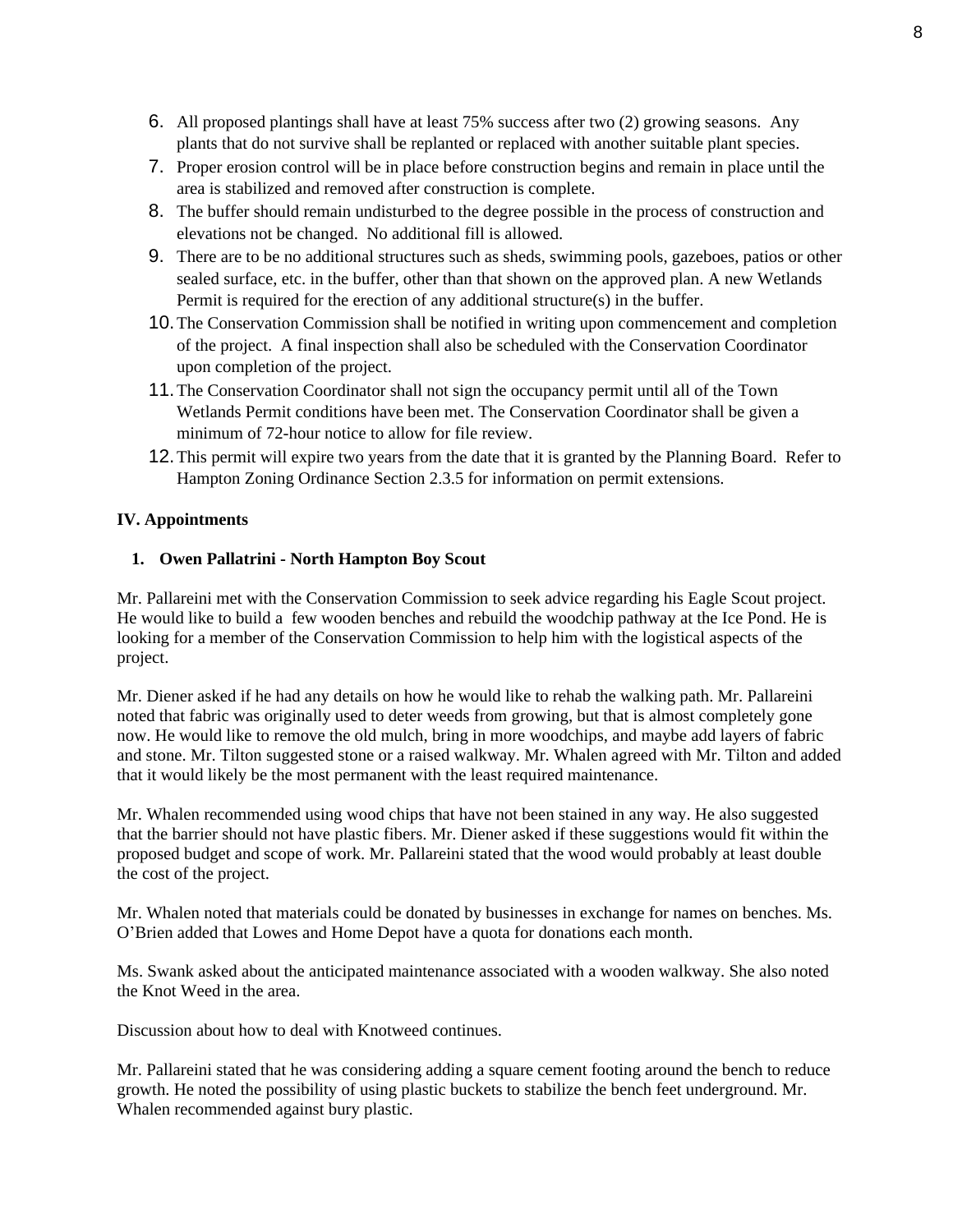Mr. Whalen noted that when you create an area for people to enter the area you also need to think about erosion. He suggested that Mr. Pallareini focus the entryway to the Ice Pond.

Mr. Diener asked Mr. Pallareini what type of benches he was thinking of. Mr. Pallareini stated that he has considered pressure treated 2x4s with weatherproof staining, along with mental framing.

Mr. Tilton suggested that Mr. Pallareini concentrate on the longevity of the benches over the number.

Ms. Swank asked if he plans on replacing the bench that is already there. Mr. Pallareini stated that he has considered replacing it.

Mr. Diener added that there is a picture post at the Ice Pond which has a little platform that a visitor can put their phone on to take picture around the compass, and it needs to be rebuilt. He offered to send Mr. Pallareini all of the information he would need to build a new one, if that might fit within his project.

Mr. Diener asked for clarification on the timeline for this project. Mr. Pallareini explained that he will first present to the Eagle Board in late May and then he would have the rest of the month to build.

Ms. Swank noted some nesting geese in the area and asked when they would be in the water. Mr. Tilton estimated that they would be gone in the next 3 weeks.

It is suggested that it would be helpful if a Commission member could guide Mr. Pallareini as he puts this project together to make sure it is acceptable to the Conservation Commission before he presents it to the Eagle Board. Ms. O'Brien will be the point of contact for Mr. Pallareini.

Mr. Diener asked if it would be helpful if the commission offered a letter of support. Mr. Pallareini confirms that it would be.

Ms. Raymond MOTIONED to send a letter of support for Mr. Pallareini's project to the Eagle Board. SECOND Mr. Tilton. Vote: unanimous.

Mr. Fox noted that he would like to help with this project.

### **V. New Business 9:15 PM**

**1.** CHAT Update

This agenda item will be moved to the next meeting due to time constraints.

- **2.** Regional Conservation Commission Meeting with SHEA Presentation
- SHEA presented a few years ago to acquire or place conservation easements on properties adjacent to the estuaries.
- There is a new program to prioritize salt marshes based on their ability to migrate. The data is being used to rank salt marshes. SHEA would like to make a presentation to commissions related to the process so that we can prioritize parcels. Ms. O'Brien would like to do one presentation to all three commissions - tentatively one evening in June. Looking for commission opinions.
- Liberty Lane project will be coming back and a way to handle mitigation for that project would be acquisition and this could tie in.

Mr. Whalen asked if the entire commission would need to attend the presentation. Mr. Diener said that they would like to get as many people involved as possible. Mr. Whalen expressed interest in participating. Ms.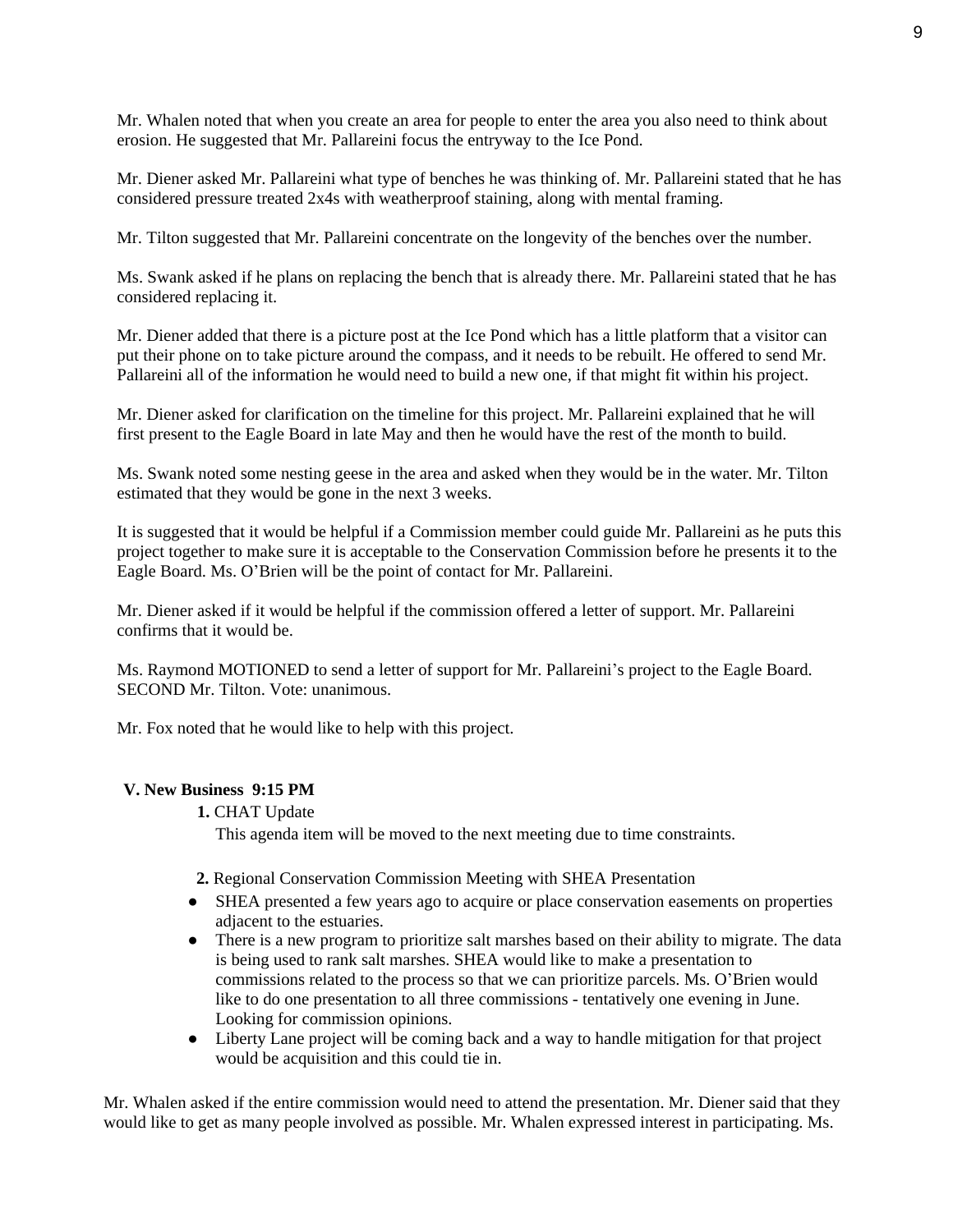Raymond noted that June would be a bad month for her. Mr. Diener said that if they do the presentation virtually, they can tape it and make it available for viewing later.

Ms. Swank asked for clarification on acquiring the wetland and marsh properties. Mr. Diener explained that the properties are all privately owned. Some are undeveloped and some are partially developed.

The commission agrees on a general willingness to participate.

### **VI. Old Business**

- **1.** Barkley Property
- Survey work is being done.
- On track to close by the end of September.
- One big stumbling block has been figuring out a way to offer access to Grist Mill Pond.

Mr. Whalen asked if the Grist Mill could be accessed via High Street. Mr. Tilton explained that the property around it is all privately owned. Mr. Diener asked Ms. O'Brien to look into how much land the town owns in that area. Ms. O'Brien agreed to look into it. Ms. O'Brien noted that they have received calls from private residents in the area who wish not to be disturbed.

Mr. Whalen asked if the Grist Mill is on the property that is being acquired. The Grist Mill is not on the Barkley Property. It is already owned by the town, but there is no access for parking.

- **2.** Maintenance update
- Ms. O'Brien reviews the list that was created last month:
	- Jonty's Lane gate will be fixed by the Department of Public Works.
	- Park and Recreation maintenance worker may take down some dead trees at the Victory Garden. The Department of Public Works will turn the compost pile.
	- The town has received phone calls regarding the Japanese Knotweed everywhere. Someone called and said they saw a landscaper turn Japanese Knotweed into mulch. Ms. O'Brien has thought about sending letters out to landscapers in the area. She has also considered using Channel 22 and sending out a blast and sending out a Facebook post to let people know about the harms of this plant.

Mr. Whalen noted that the Knotweed issues are also an issue inflamed by homeowners, not just landscapers.

**3.** Standard Stipulations

This agenda item will be pushed to the next meeting due to time constraints.

### **VII. Conservation Coordinator and Chair Update 9:27 PM**

- **1.** 2023 Warrant Articles
- Trying to get things organized so that by the time we need to get warrant articles moving, we will be ready and prepared.
- Want to revisit the previous paver conversation. Ms. O'Brien would like to talk about turning that into a vegetative space minimum required by zoning district.
- Mr. Diener
	- Spoke about looking into groundwater and height of ground water table below pervious pavers and does it need to be a minimum depth to be truly pervious.

Ms. Raymond agreed that it needs to be evaluated because so many people come in with no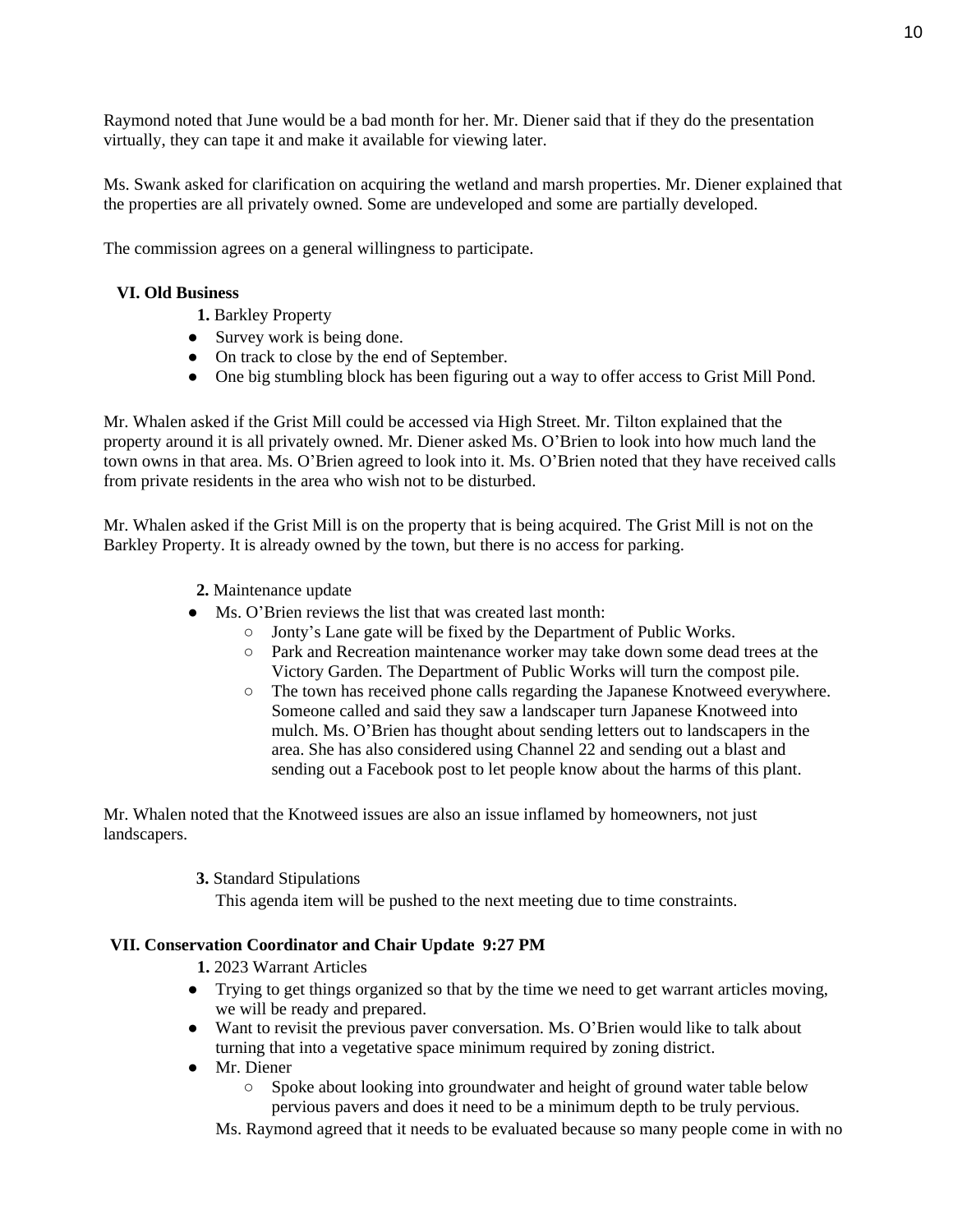info on the high water table.

Ms. O'Brien agreed. She noted that she has seen several contracts with a driveway permit, with no obligation to the Commission, asking what the town's requirement is for permeable pavement or pavers. Projects that are not coming through the Conservation Commission are utilizing permeable pavers and counting it as pervious for their calculations. Ms. O'Brien noted that they can't enforce it, but they can change the language. She suggested that they write a new ordinance that will require information ahead of time, which will make it more difficult.

Ms. Raymond noted that someone has to be the enforcement arm. Ms. O'Brien stated that the building inspector would be. Ms. Raymond stated that if someone is taking credit for something being pervious and not building it to those specs, they should be held accountable. Ms. O'Brien agrees and says that this would make it enforceable.

Ms. Raymond stated that she feels the commission is holding people to the standard, but that only the inspector can hold them accountable. Mr. Whalen asked if it is possible to propose that the inspector holds people accountable. Ms. O'Brien said yes and emphasized that that would be the goal.

Ms. Raymond stated that she felt the issue had more to do with the building department not having the resources to enforce. Ms. O'Brien stated that her proposal is that it should be easier to enforce. She goes on to say that she thinks it is currently ambiguous.

Discussion continues regarding the oversight process.

Mr. Diener stated that the only goal is to make the ordinance more clear so that it can be better understood and enforced.

Ms. Raymond stated that she feels that this suggestion is an overreach and would oversimplify a town-wide ordinance.

Ms. O'Brien emphasized that she does not have anything drafted yet. She agreed with Ms. Raymond's concerns, but she also felt that it is a conversation that needs to be had because she has run into numerous issues with it.

**2.** Victory Garden Spring Update

- Already have all lots leased, moving forward, interesting a subcommittee
- They have projects in mind
- Will keep everyone updated

**3.** ARM Project Update

Skipping due to the length of the meeting. Ms. O'Brien will send info via email as appropriate.

The Rain Barrel Auction will be May 14th. Volunteers are needed 9 AM - noon.. Anyone interested in volunteering should contact Ms. O'Brien.

Through summer, starting next month Ms. Wrobel, Chair, would like to change site visits to start at 8 AM.